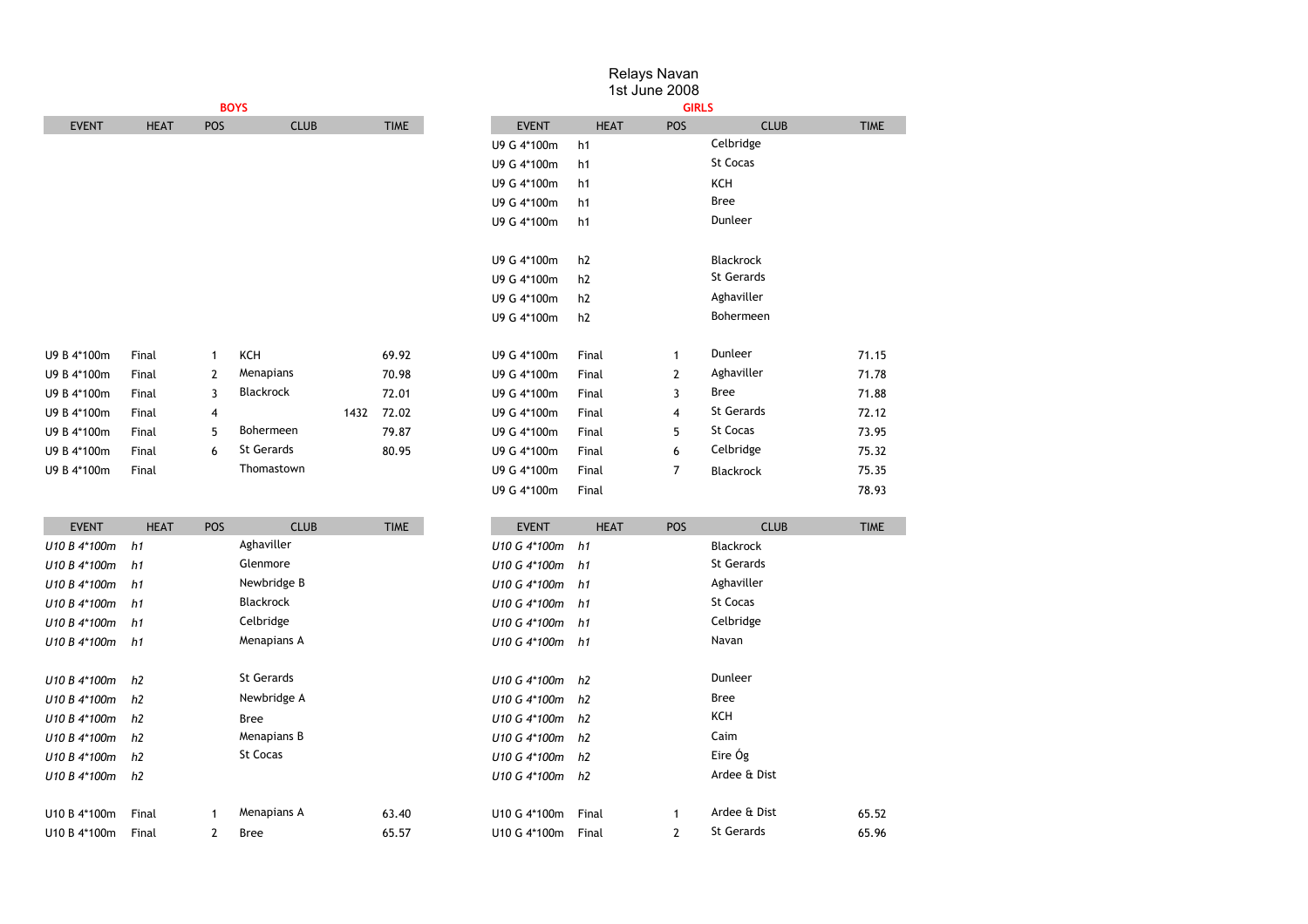| U10 B 4*100m | Final | ٦ | Aghaviller  | 66.37 |
|--------------|-------|---|-------------|-------|
| U10 B 4*100m | Final | 4 | St Cocas    | 66.70 |
| U10 B 4*100m | Final | 5 | Glenmore    | 67.28 |
| U10 B 4*100m | Final | 6 | Menapians B | 68.46 |
| U10 B 4*100m | Final |   | St Gerards  | 70.41 |
| U10 B 4*100m | Final | 8 | Celbridge   | 70.45 |
|              |       |   |             |       |

| U10 B 4*100m | Final |    | Aghaviller        | 66.37 | U10 G 4*100m               | Final |    | Navan        | 68.17 |
|--------------|-------|----|-------------------|-------|----------------------------|-------|----|--------------|-------|
| U10 B 4*100m | Final | 4  | St Cocas          | 66.70 | U10 G 4*100m               | Final | 4  | KCH          | 68.68 |
| U10 B 4*100m | Final | 5. | Glenmore          | 67.28 | U10 G 4*100m               | Final | 5  | Aghaviller   | 68.97 |
| U10 B 4*100m | Final | 6  | Menapians B       | 68.46 | U10 G 4*100m               | Final | 6  | St Cocas     | 69.24 |
| U10 B 4*100m | Final |    | <b>St Gerards</b> | 70.41 | U10 G 4*100m               | Final |    | Caim         | 73.89 |
| U10 B 4*100m | Final | 8  | Celbridge         | 70.45 | U <sub>10</sub> G $4*100m$ | Final | 8  | Celbridge    | 73.90 |
|              |       |    |                   |       | U10 G 4*100m               | Final | 9  | Bree         | 74.27 |
|              |       |    |                   |       | U10 G 4*100m               | Final | 10 | Ardee & Dist | 76.76 |
|              |       |    |                   |       |                            |       |    |              |       |

Cushinstown Navan

| <b>EVENT</b> | <b>HEAT</b>    | <b>POS</b> | <b>CLUB</b>          | <b>TIME</b> | <b>EVENT</b>    | <b>HEAT</b> | <b>POS</b> | <b>CLUB</b>          | <b>TIME</b> |
|--------------|----------------|------------|----------------------|-------------|-----------------|-------------|------------|----------------------|-------------|
| U11 B 4*100m | h1             |            | <b>Blackrock</b>     |             | U11 G 4*100m    | h1          |            | Fr Murphys           |             |
| U11 B 4*100m | h1             |            | <b>Tullamore Hrs</b> |             | U11 G 4*100m    | h1          |            | St Cocas B           |             |
| U11 B 4*100m | h1             |            | Aghaviller           |             | U11 G 4*100m    | h1          |            | Crookstown           |             |
| U11 B 4*100m | h1             |            | Greystones & Dist    |             | U11 G 4*100m    | h1          |            | St Killians          |             |
| U11 B 4*100m | h1             |            | Glenmore             |             | U11 G 4*100m h1 |             |            | St Josephs           |             |
| U11 B 4*100m | h1             |            | Ardee & Dist         |             | U11 G 4*100m h1 |             |            | KCH B                |             |
| U11 B 4*100m | h1             |            | St Cocas             |             |                 |             |            |                      |             |
|              |                |            |                      |             | U11 G 4*100m    | h2          |            | KCH A                |             |
| U11 B 4*100m | h2             |            | <b>SLOT</b>          |             | U11 G 4*100m h2 |             |            | St Cocas A           |             |
| U11 B 4*100m | h2             |            | St. Peters           |             | U11 G 4*100m    | h2          |            | <b>Bree</b>          |             |
| U11 B 4*100m | h2             |            | KCH                  |             | U11 G 4*100m    | h2          |            | Dunleer              |             |
| U11 B 4*100m | h <sub>2</sub> |            | Celbridge            |             | U11 G 4*100m    | h2          |            | <b>Blackrock A</b>   |             |
| U11 B 4*100m | h <sub>2</sub> |            | Eire Óg              |             | U11 G 4*100m    | h2          |            | North Laois          |             |
| U11 B 4*100m | h <sub>2</sub> |            | Menapians            |             |                 |             |            |                      |             |
| U11 B 4*100m | h <sub>2</sub> |            | Dunboyne             |             | U11 G 4*100m    | h3          |            | St Gerards           |             |
|              |                |            |                      |             | U11 G 4*100m    | h3          |            | <b>Tullamore Hrs</b> |             |
|              |                |            |                      |             | U11 G 4*100m    | h3          |            | Agaviller            |             |
|              |                |            |                      |             | U11 G 4*100m    | h3          |            | <b>Blackrock B</b>   |             |
|              |                |            |                      |             | U11 G 4*100m h3 |             |            | Trim                 |             |

*U11 G 4\*100m h3 U11 G 4\*100m h3*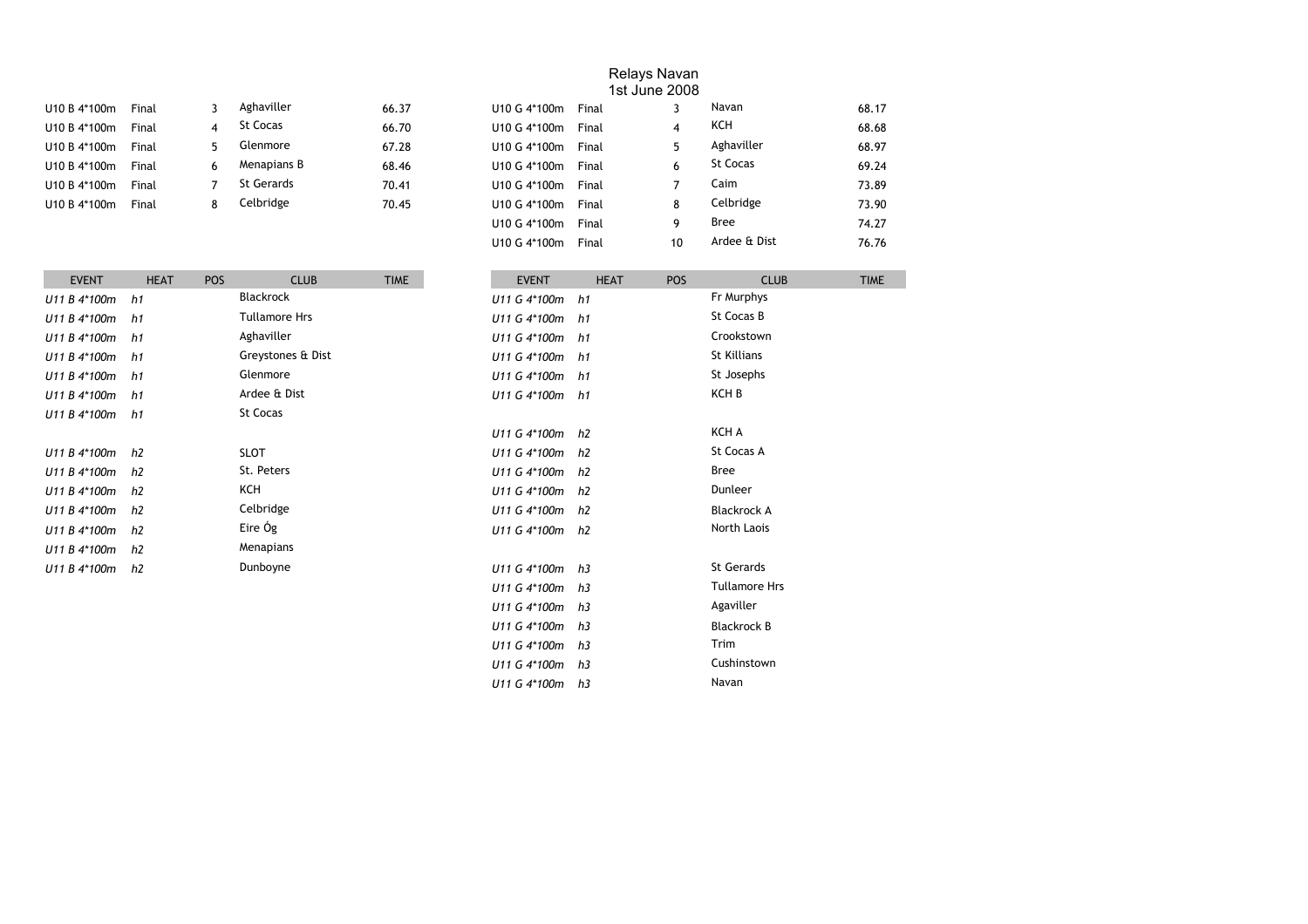| U11 B 4*100m | Final | Aghaviller           |     | 61.39 |  |
|--------------|-------|----------------------|-----|-------|--|
| U11 B 4*100m | Final | Greystones & Dist    |     | 61.50 |  |
| U11 B 4*100m | Final | Ardee & Dist         |     | 62.21 |  |
| U11 B 4*100m | Final | Menapians            |     | 65.37 |  |
| U11 B 4*100m | Final | <b>Tullamore Hrs</b> |     | 65.44 |  |
| U11 B 4*100m | Final | Glenmore             |     | 66.05 |  |
| U11 B 4*100m | Final | <b>Blackrock</b>     |     | 67.27 |  |
| U11 B 4*100m | Final |                      | 479 | 68.17 |  |

| U11 B 4*100m | Final | Aghaviller           |     | 61.39 | U11 G 4*100m | Final |    | KCH A               | 63.62 |
|--------------|-------|----------------------|-----|-------|--------------|-------|----|---------------------|-------|
| U11 B 4*100m | Final | Greystones & Dist    |     | 61.50 | U11 G 4*100m | Final |    | St Cocas A          | 64.01 |
| U11 B 4*100m | Final | Ardee & Dist         |     | 62.21 | U11 G 4*100m | Final |    | Cushinstown         | 64.01 |
| U11 B 4*100m | Final | Menapians            |     | 65.37 | U11 G 4*100m | Final | 4  | Agaviller           | 65.57 |
| U11 B 4*100m | Final | <b>Tullamore Hrs</b> |     | 65.44 | U11 G 4*100m | Final | Б. | Bree                | 65.86 |
| U11 B 4*100m | Final | Glenmore             |     | 66.05 | U11 G 4*100m | Final | 6  | North Laois         | 66.97 |
| U11 B 4*100m | Final | <b>Blackrock</b>     |     | 67.27 | U11 G 4*100m | Final |    | Crookstown Millview | 67.66 |
| U11 B 4*100m | Final |                      | 429 | 68.17 | U11 G 4*100m | Final | 8  | Fr Murphys          | 68.11 |
|              |       |                      |     |       |              |       |    |                     |       |

| <b>EVENT</b> | <b>HEAT</b>    | POS            | <b>CLUB</b>          |     | <b>TIME</b> |              | <b>EVENT</b>   |              | <b>HEAT</b> | POS            | <b>CLUB</b>          | <b>TIME</b> |
|--------------|----------------|----------------|----------------------|-----|-------------|--------------|----------------|--------------|-------------|----------------|----------------------|-------------|
| U12 B 4*100m | h1             |                | Cushinstown          |     |             |              |                | U12 G 4*100m | h1          |                | <b>St Killians</b>   |             |
| U12 B 4*100m | h1             |                | <b>St Cocas</b>      |     |             | U12 G 4*100m |                |              | h1          |                | Celbridge            |             |
| U12 B 4*100m | h1             |                | St Killians          |     |             | U12 G 4*100m |                |              | h1          |                | Caim                 |             |
| U12 B 4*100m | h1             |                | Menapians            |     |             | U12 G 4*100m |                |              | h1          |                | St Cocas A           |             |
| U12 B 4*100m | h1             |                | Ardee & Dist         |     |             | U12 G 4*100m |                |              | h1          |                | <b>Bree</b>          |             |
| U12 B 4*100m | h1             |                | Eire Óg              |     |             | U12 G 4*100m |                |              | h1          |                | KCH                  |             |
| U12 B 4*100m | h1             |                | KCH                  |     |             |              |                |              |             |                |                      |             |
| U12 B 4*100m | h1             |                | Caim                 |     |             | U12 G 4*100m |                |              | h2          |                | Dunleer              |             |
|              |                |                |                      |     |             | U12 G 4*100m | h2             |              |             |                | Boyne                |             |
| U12 B 4*100m | h <sub>2</sub> |                | <b>SLOT</b>          |     |             | U12 G 4*100m | h2             |              |             |                | <b>SLOT</b>          |             |
| U12 B 4*100m | h2             |                | Celbridge            |     |             | U12 G 4*100m | h <sub>2</sub> |              |             |                | <b>Blackrock</b>     |             |
| U12 B 4*100m | h2             |                | <b>St Gerards</b>    |     |             | U12 G 4*100m | h2             |              |             |                | Fr Murphys           |             |
| U12 B 4*100m | h2             |                | <b>Tullamore Hrs</b> |     |             | U12 G 4*100m | h2             |              |             |                | St Gerards           |             |
| U12 B 4*100m | h2             |                | Aghaviller           |     |             |              |                |              |             |                |                      |             |
| U12 B 4*100m | h2             |                | Glenmore             |     |             | U12 G 4*100m | h3             |              |             |                | Aghaviller           |             |
| U12 B 4*100m | h2             |                | St Josephs           |     |             | U12 G 4*100m | h <sub>3</sub> |              |             |                | Greystones & Dist    |             |
|              |                |                |                      |     |             | U12 G 4*100m | h3             |              |             |                | Bohermeen            |             |
|              |                |                |                      |     |             | U12 G 4*100m | h3             |              |             |                | North Laois          |             |
|              |                |                |                      |     |             | U12 G 4*100m | h3             |              |             |                | St Cocas B           |             |
|              |                |                |                      |     |             | U12 G 4*100m | h3             |              |             |                | <b>Tullamore Hrs</b> |             |
| U12 B 4*100m | Final          | 1              | Aghaviller           |     | 59.16       | U12 G 4*100m |                | Final        |             | $\mathbf{1}$   | Greystones & Dist    | 60.51       |
| U12 B 4*100m | Final          | 2              | Cushinstown          |     | 59.47       | U12 G 4*100m |                | Final        |             | $\overline{2}$ | <b>Bree</b>          | 61.73       |
| U12 B 4*100m | Final          | 3              | <b>Tullamore Hrs</b> |     | 60.05       | U12 G 4*100m |                | Final        |             | 3              | <b>Blackrock</b>     | 61.97       |
| U12 B 4*100m | Final          | 4              | Celbridge            |     | 61.02       | U12 G 4*100m |                | Final        |             | 4              | North Laois          | 62.65       |
| U12 B 4*100m | Final          | 5              | Caim                 |     | 61.53       | U12 G 4*100m |                | Final        |             | 5              | Boyne                | 62.93       |
| U12 B 4*100m | Final          | 6              | KCH                  |     | 62.63       | U12 G 4*100m |                | Final        |             | 6              | St Gerards           | 63.46       |
| U12 B 4*100m | Final          | $\overline{7}$ | Eire Óg              |     | 62.69       | U12 G 4*100m |                | Final        |             | $\overline{7}$ | St Cocas A           | 63.51       |
| U12 B 4*100m | Final          | 8              |                      | 395 | 62.89       | U12 G 4*100m |                | Final        |             | 8              | <b>Tullamore Hrs</b> | 63.82       |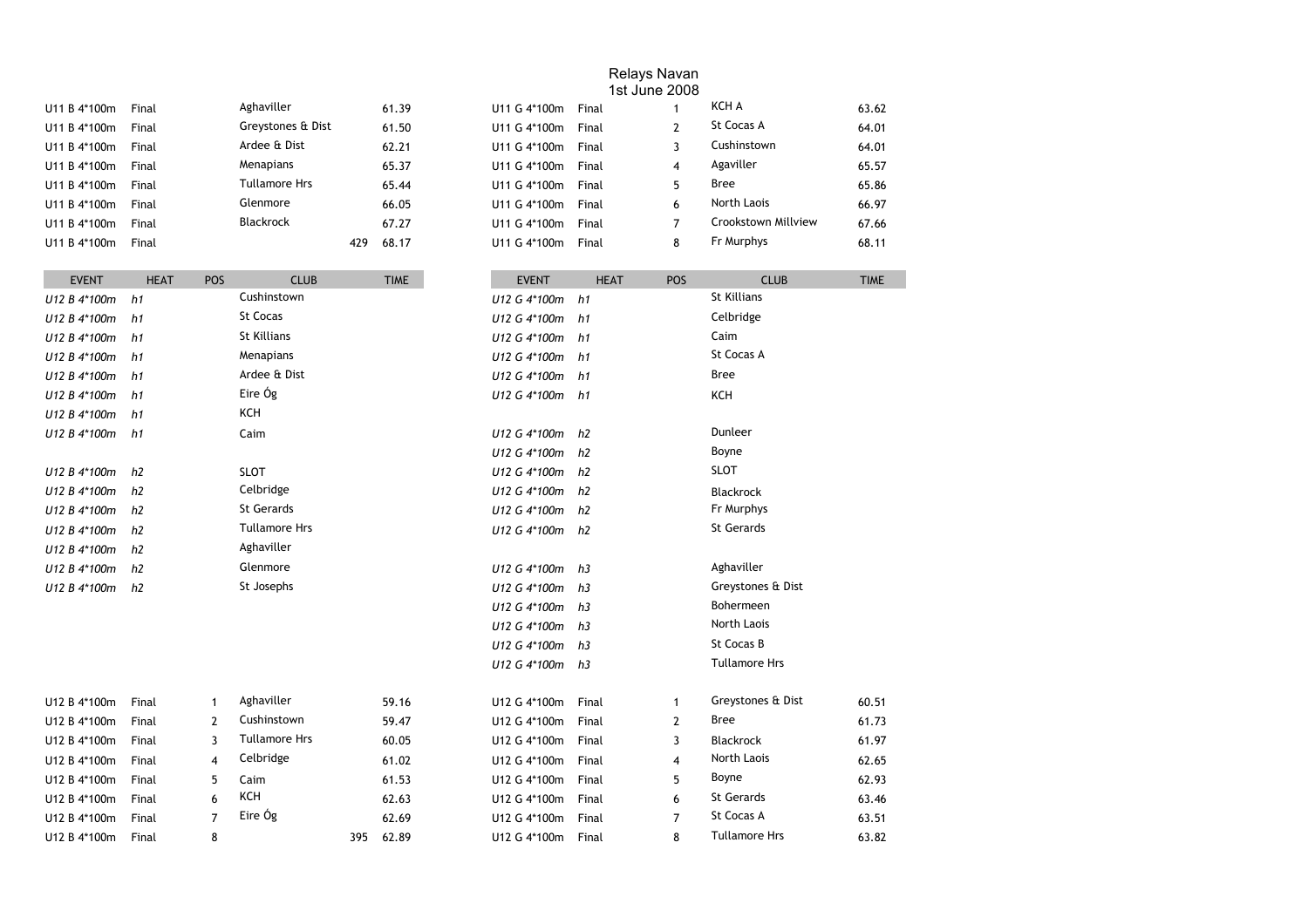| <b>EVENT</b> | <b>HEAT</b> | POS            | <b>CLUB</b>          | <b>TIME</b> |                 | <b>EVENT</b>   | <b>HEAT</b> | POS            |
|--------------|-------------|----------------|----------------------|-------------|-----------------|----------------|-------------|----------------|
|              |             |                |                      |             | U13 G 4*100m    |                | h1          |                |
|              |             |                |                      |             | U13 G 4*100m    |                | h1          |                |
|              |             |                |                      |             | U13 G 4*100m    |                | h1          |                |
|              |             |                |                      |             | U13 G 4*100m    |                | h1          |                |
|              |             |                |                      |             | U13 G 4*100m h1 |                |             |                |
|              |             |                |                      |             | U13 G 4*100m    | h2             |             |                |
|              |             |                |                      |             | U13 G 4*100m    | h <sub>2</sub> |             |                |
|              |             |                |                      |             | U13 G 4*100m    | h2             |             |                |
|              |             |                |                      |             | U13 G 4*100m    | h2             |             |                |
|              |             |                |                      |             | U13 G 4*100m h2 |                |             |                |
| U13 B 4*100m | Final       | $\mathbf{1}$   | <b>Bree</b>          | 55.55       | U13 G 4*100m    | Final          |             | $\mathbf{1}$   |
| U13 B 4*100m | Final       | $\overline{2}$ | <b>St Gerards</b>    | 58.02       | U13 G 4*100m    | Final          |             | $\overline{2}$ |
| U13 B 4*100m | Final       | 3              | Dunboyne             | 59.04       | U13 G 4*100m    | Final          |             | 3              |
| U13 B 4*100m | Final       | 4              | St Abbans            | 59.40       | U13 G 4*100m    | Final          |             | $\overline{4}$ |
| U13 B 4*100m | Final       |                | St Killians          |             | U13 G 4*100m    | Final          |             | 5              |
| U13 B 4*100m | Final       |                | St Andrews           |             | U13 G 4*100m    | Final          |             | 6              |
| U13 B 4*100m | Final       |                | <b>SLOT</b>          |             | U13 G 4*100m    | Final          |             | 7              |
| U13 B 4*100m | Final       |                | <b>Tullamore Hrs</b> |             | U13 G 4*100m    | Final          |             | 8              |
| <b>EVENT</b> | <b>HEAT</b> | POS            | <b>CLUB</b>          | <b>TIME</b> | <b>EVENT</b>    | <b>HEAT</b>    |             | POS            |
|              |             |                |                      |             | U14 G 4*100m    | h1             |             |                |
|              |             |                |                      |             | U14 G 4*100m    | h1             |             |                |
|              |             |                |                      |             | U14 G 4*100m    | h1             |             |                |
|              |             |                |                      |             | U14 G 4*100m    | h1             |             |                |
|              |             |                |                      |             | U14 G 4*100m    | h1             |             |                |
|              |             |                |                      |             | U14 G 4*100m    | h1             |             |                |
|              |             |                |                      |             |                 |                |             |                |

*U14 G 4\*100m h2* SLOT A *U14 G 4\*100m h2 U14 G 4\*100m h2 U14 G 4\*100m h2* Greystones & District *U14 G 4\*100m h2* Celbridge Fr Murphys Glenmore

*U14 G 4\*100m h2* KCH B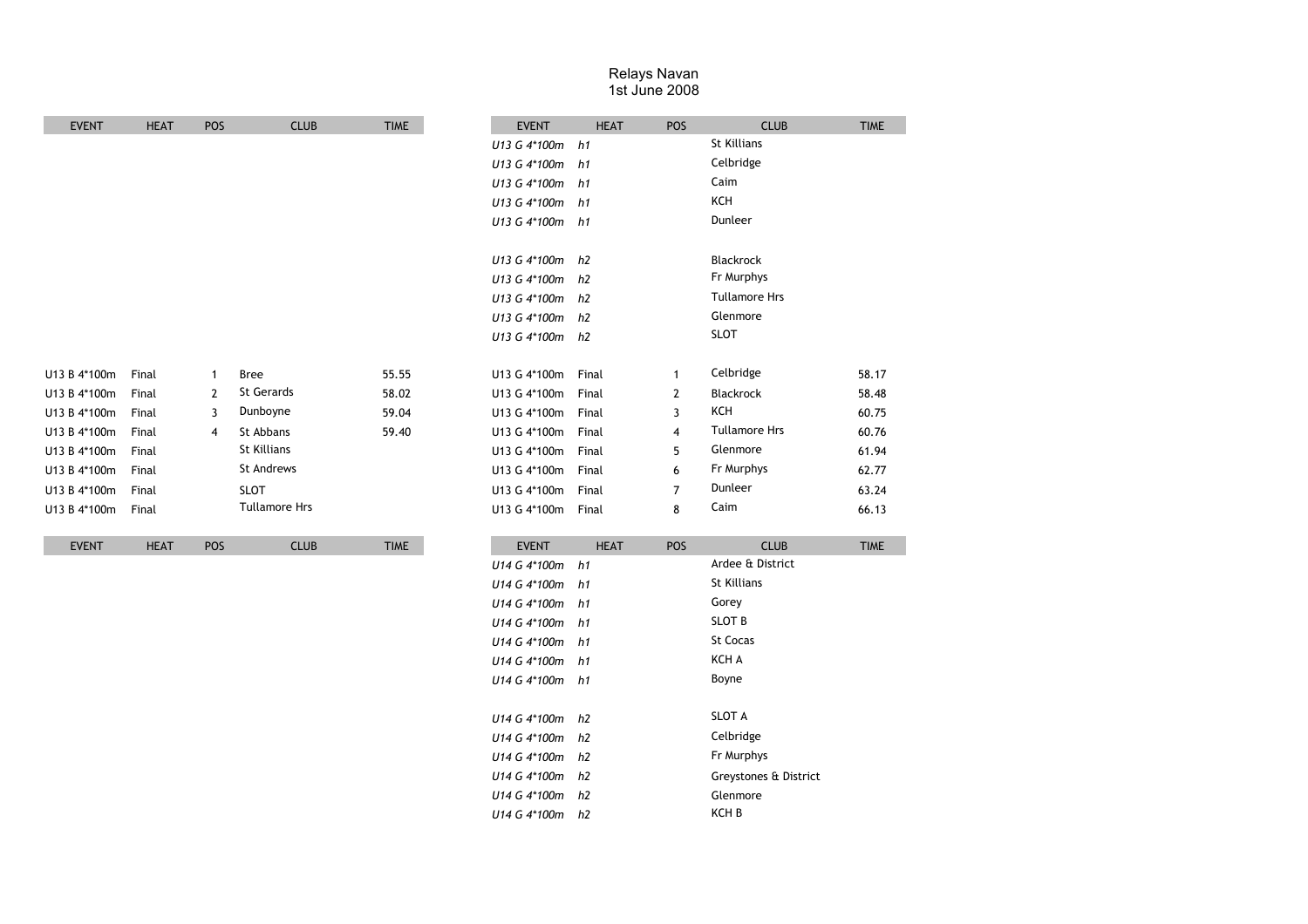|              |             |                |                    |             |                    |             | 1st June 2008  |                       |             |
|--------------|-------------|----------------|--------------------|-------------|--------------------|-------------|----------------|-----------------------|-------------|
| U14 B 4*100m | Final       | 1              | Enniscorthy        | 54.87       | U14 G 4*100m       | Final       | $\mathbf{1}$   | KCH A                 | 56.53       |
| U14 B 4*100m | Final       | $\overline{2}$ | Newbridge          | 56.69       | U14 G 4*100m       | Final       | $\overline{2}$ | St Cocas              | 57.31       |
| U14 B 4*100m | Final       | 3              | <b>St Gerards</b>  | 57.84       | U14 G 4*100m       | Final       | 3              | Celbridge             | 57.79       |
| U14 B 4*100m | Final       | 4              | Aghaviller         | 60.79       | U14 G 4*100m       | Final       | 4              | Fr Murphys            | 58.91       |
| U14 B 4*100m | Final       |                | Dunboyne           |             | U14 G 4*100m       | Final       | 5              | Greystones & District | 59.11       |
| U14 B 4*100m | Final       |                | St Cocas           |             | U14 G 4*100m       | Final       | 6              | KCH B                 | 59.51       |
| U14 B 4*100m | Final       |                | <b>St Killians</b> |             | U14 G 4*100m       | Final       | $\overline{7}$ | Aghaviller            | 60.01       |
|              |             |                |                    |             | U14 G 4*100m       | Final       | 8              | <b>St Killians</b>    | 60.20       |
| <b>EVENT</b> | <b>HEAT</b> | POS            | <b>CLUB</b>        | <b>TIME</b> | <b>EVENT</b>       | <b>HEAT</b> | POS            | <b>CLUB</b>           | <b>TIME</b> |
|              |             |                |                    |             | U15 G 4*100m       | h1          |                | Navan                 |             |
|              |             |                |                    |             | U15 G 4*100m h1    |             |                | <b>St Killians</b>    |             |
|              |             |                |                    |             | U15 G 4*100m h1    |             |                | St Peters             |             |
|              |             |                |                    |             | U15 G 4*100m       | h1          |                | St Josephs            |             |
|              |             |                |                    |             | U15 G 4*100m       | h1          |                | St Cocas              |             |
|              |             |                |                    |             | U15 G 4*100m h1    |             |                | Boyne                 |             |
|              |             |                |                    |             | U15 G 4*100m h2    |             |                | <b>SLOT</b>           |             |
|              |             |                |                    |             | U15 G 4*100m h2    |             |                | Greystones & Dist     |             |
|              |             |                |                    |             | U15 G 4*100m       | h2          |                | Bohermeen             |             |
|              |             |                |                    |             | U15 G 4*100m h2    |             |                | St Abbans             |             |
|              |             |                |                    |             | U15 G 4*100m h2    |             |                | Dunleer               |             |
| U15 B 4*100m | Final       | $\mathbf{1}$   | <b>Bree</b>        | 50.54       | U15 G 4*100m       | Final       |                | St Abbans             | 54.58       |
| U15 B 4*100m | Final       | 2              | St Abbans          | 52.44       | U15 G 4*100m       | Final       |                | <b>St Killians</b>    | 55.89       |
| U15 B 4*100m | Final       | 3              | Glenmore           | 56.23       | U15 G 4*100m       | Final       |                | St Cocas              | 57.26       |
| U15 B 4*100m | Final       | 4              | Enniscorthy        | 57.54       | U15 G 4*100m       | Final       |                | St Peters             | 58.85       |
| U15 B 4*100m | Final       | 5              | <b>KCH</b>         | 61.92       | U15 G 4*100m       | Final       |                | Greystones & Dist     | 59.00       |
| U15 B 4*100m | Final       |                | St Killians        |             | U15 G 4*100m       | Final       |                | 1211                  | 60.13       |
| U15 B 4*100m | Final       |                | <b>SLOT</b>        |             | U15 G 4*100m       | Final       |                | <b>SLOT</b>           | 61.22       |
|              |             |                |                    |             | U15 G 4*100m Final |             |                |                       |             |

Relays Navan